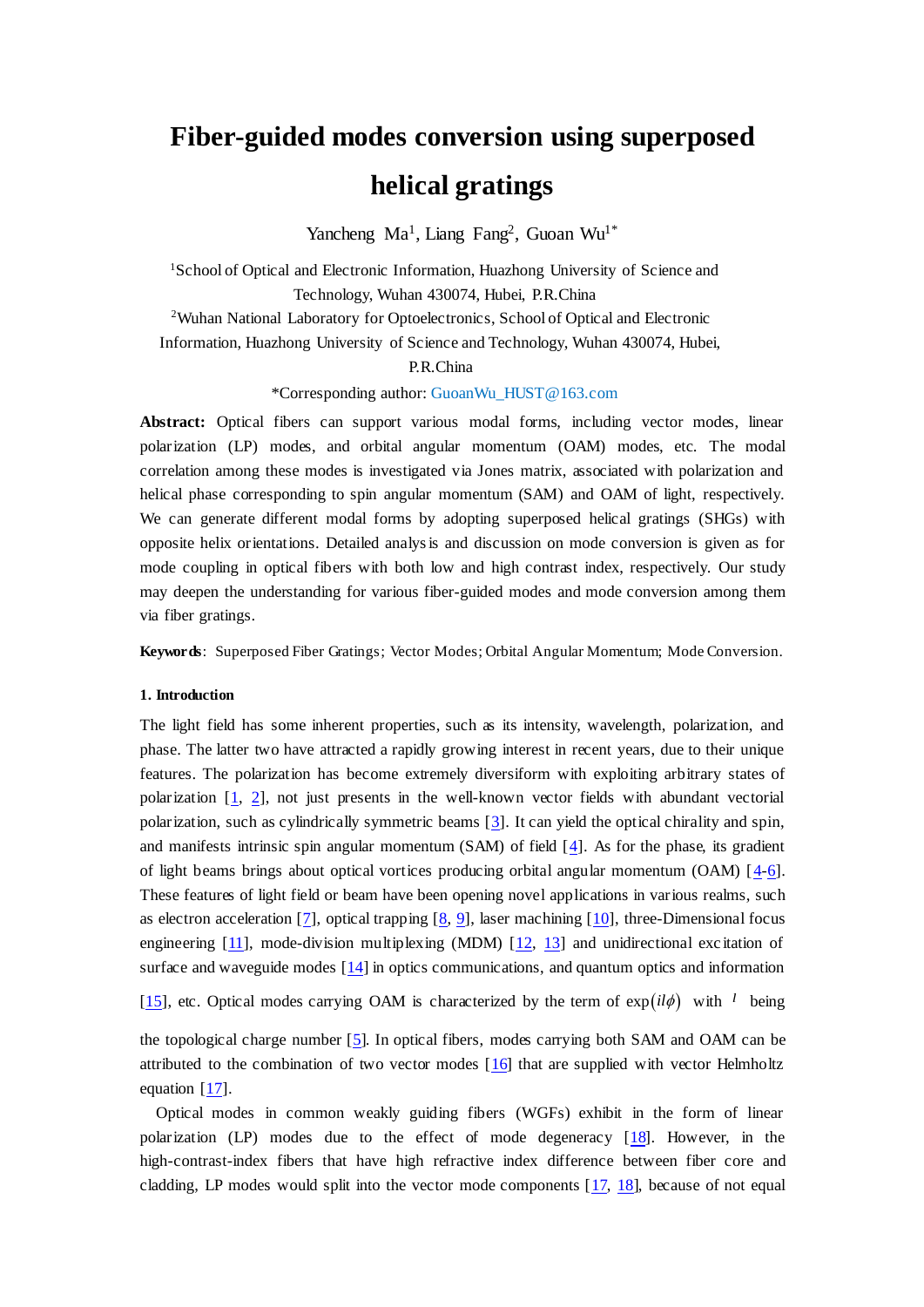effective index. The vector modes are the true eigenmodes of optical fibers, and the even and odd ones with a  $_{\pi/2}$  phase shift can combine into orbital angular momentum (OAM) modes. Conversely, two OAM modes with the same signs of SAM and OAM can combine into HE vector modes, whereas those with the opposite signs form EH modes [19]. Therefore, both vector and OAM modes can be respectively regarded as complete mode bases to combine fiber modes in different forms. The correlation of these model forms is investigated via the methods of Jones matrix in detail in the beginning of this article. Apart from three kinds of common fiber modes discussed above, we find that the WGFs also support other modal forms, such as OAM modes with linear polarization, and the modes with the states of circularly polarized lobes (CL) or hybrid polarization (HP).

Furthermore, based on the coupling principle of helical gratings (HGs) [20], we propose the superposed helical gratings (SHGs) to generate fiber-guided modes in different modal forms. This method of mode conversion is analogous to generation high order modes using tilted fiber gratings[21, 22]. Here we supervise the angular momentum states in the process of mode coupling between different modal forms through the SHGs. We believe that our investigation on mode correlation and conversion in this article provides a clear perspective on the understanding of the relationship among different modal forms, and it may make sense to exploit the angular momentum of these modes with application to optical trapping, mode manipulation, and optics communications, etc.

## **2. Mode decomposition via Jones matrix**

In this section, we discuss the OAM mode components of fiber eigenmodes and manifest them via Jones matrix, and reveal the mode correlation between different fiber-guided modal forms. First of all, the electric field of eigenmodes need to be expressed in Cartesian coordinate system. The transformation relation between this coordinate system and the polar coordinate system is as follows:

$$
\begin{bmatrix} e_x \\ e_y \end{bmatrix} = \begin{bmatrix} \cos \phi & -\sin \phi \\ \sin \phi & \cos \phi \end{bmatrix} \begin{bmatrix} e_r \\ e_{\phi} \end{bmatrix} . \tag{1}
$$

The hybrid modes  $(HE_{mn}/EH_{mn})$  can be transferred as

$$
HE_{mn} / EH_{mn} = \sqrt{\frac{2}{1+\eta^2}} \cdot F_{mn}(r) \cdot \begin{bmatrix} \cos\phi & -\sin\phi \\ \sin\phi & \cos\phi \end{bmatrix} \cdot \begin{bmatrix} \cos m\phi \\ \eta \sin m\phi \end{bmatrix},
$$
 (2)

and the radially and azimuthally polarized modes  $(TM_{0n}$  and  $TE_{0n})$  [23],

$$
\sqrt{1+\eta^2} \text{ mm}^{(1)} \left[\sin \phi \cos \phi \right] \left[\eta \sin m\phi\right]
$$
  
polarized modes (TM<sub>0n</sub> and TE<sub>0n</sub>) [23],  

$$
TM_{0n} = F_{0n}(r) \left[\cos \phi - \sin \phi \right] \left[\begin{array}{c}1\\0\end{array}\right],
$$
(3)  

$$
TE_{0n} = F_{0n}(r) \left[\begin{array}{c} \cos \phi & -\sin \phi \\ \sin \phi & \cos \phi \end{array}\right] \left[\begin{array}{c}0\\0\end{array}\right],
$$
(4)

$$
TM_{0n} = F_{0n}(r) \cdot \begin{bmatrix} \cos \varphi & -\sin \varphi \\ \sin \varphi & \cos \varphi \end{bmatrix} \cdot \begin{bmatrix} 1 \\ 0 \end{bmatrix},
$$
\n
$$
TE_{0n} = F_{0n}(r) \cdot \begin{bmatrix} \cos \varphi & -\sin \varphi \\ \sin \varphi & \cos \varphi \end{bmatrix} \cdot \begin{bmatrix} 0 \\ 1 \end{bmatrix},
$$
\n
$$
4)
$$

where  $\eta$  indicates the proportion of azimuthal to radial field components for HE<sub>mn</sub>/EH<sub>mn</sub> modes. It takes negative sign for HE<sub>mn</sub> modes, and positive sign for EH<sub>mn</sub> modes.  $F_{mn}(r)$  and  $F_{0n}(r)$ correspond to the radial-dependent distribution of electric fields of these modes. Using the decomposition relations,<br>  $\begin{bmatrix} \cos \phi & -\sin \phi \\ \sin \phi & \cos \phi \end{bmatrix} = \frac{1}{2} e^{i\phi} \begin{bmatrix} 1 & i \\ -i & 1 \end{bmatrix} + \frac{1}{2} e^{-i\phi} \begin{bmatrix} 1 & -i \\ i & 1 \end{$ decomposition relations,

$$
\begin{bmatrix}\n\cos\phi & -\sin\phi \\
\sin\phi & \cos\phi\n\end{bmatrix} = \frac{1}{2} e^{i\phi} \begin{bmatrix} 1 & i \\
-i & 1 \end{bmatrix} + \frac{1}{2} e^{-i\phi} \begin{bmatrix} 1 & -i \\
i & 1 \end{bmatrix},
$$
\n(5)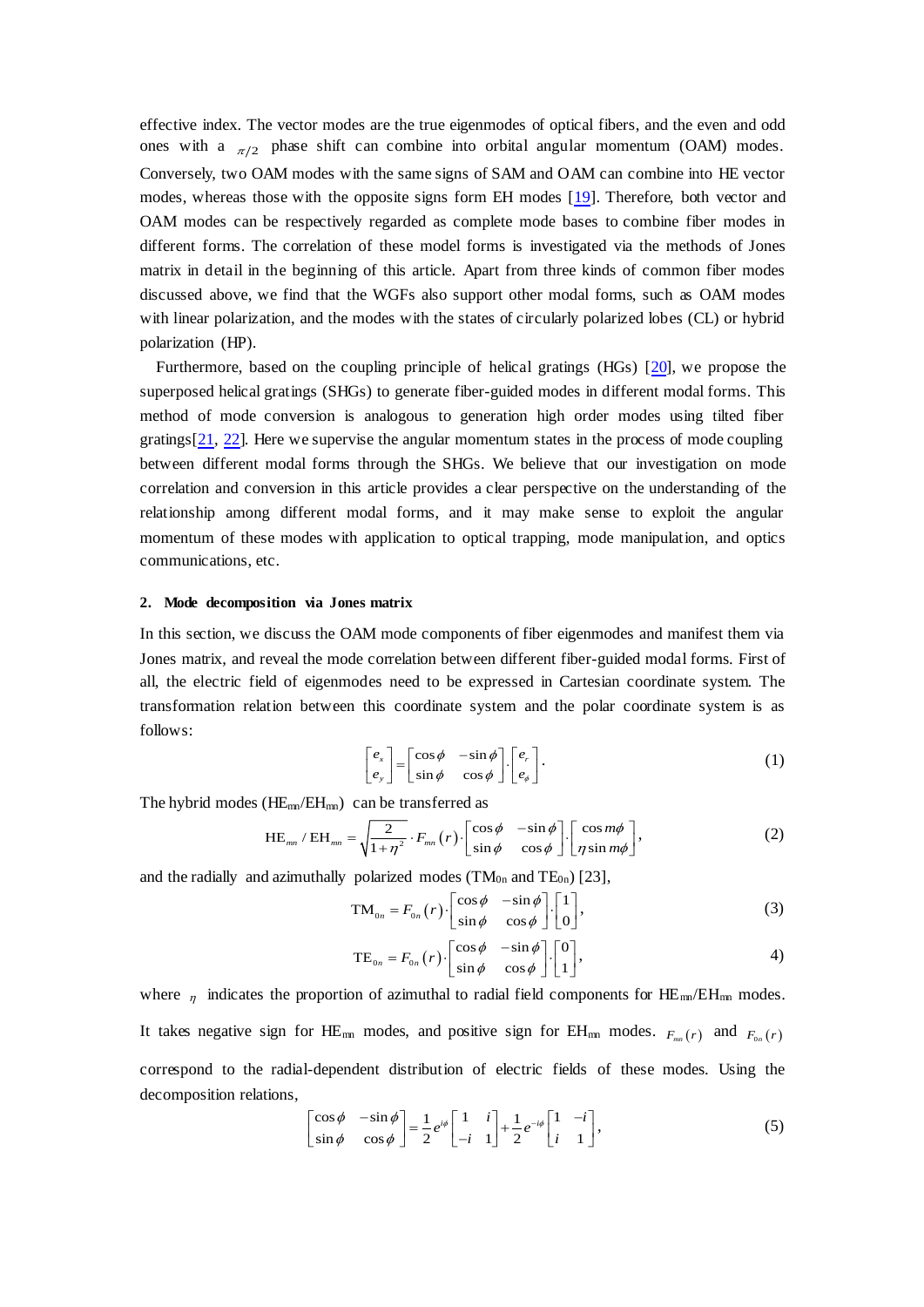$$
\begin{bmatrix}\n\cos m\phi \\
\mp \sin m\phi\n\end{bmatrix} = \frac{1}{2} e^{im\phi} \begin{bmatrix} 1 \\ \pm i \end{bmatrix} + \frac{1}{2} e^{-im\phi} \begin{bmatrix} 1 \\ \mp i \end{bmatrix}.
$$
\n(6)

The Jones vectors of fiber eigenmodes can be written as:

$$
\begin{bmatrix} \mp \sin m\phi \end{bmatrix} \quad 2 \quad \begin{bmatrix} \pm i \end{bmatrix} \quad 2 \quad \begin{bmatrix} \mp i \end{bmatrix}
$$
\nso of fiber eigenmodes can be written as:\n
$$
\text{HE}_{mn} = \frac{1}{2} F_{mn}(r) \left\{ e^{i(m-1)\phi} \begin{bmatrix} 1 \\ i \end{bmatrix} + e^{-i(m-1)\phi} \begin{bmatrix} 1 \\ -i \end{bmatrix} \right\},
$$
\n
$$
\text{EH}_{mn} = \frac{1}{2} F_{mn}(r) \left\{ e^{i(m+1)\phi} \begin{bmatrix} 1 \\ i \end{bmatrix} + e^{-i(m+1)\phi} \begin{bmatrix} 1 \\ i \end{bmatrix} \right\},
$$
\n(8)

$$
HE_{mn} = \frac{1}{2} F_{mn}(r) \left\{ e^{i(m-1)\phi} \begin{bmatrix} 1 \\ i \end{bmatrix} + e^{-i(m-1)\phi} \begin{bmatrix} 1 \\ -i \end{bmatrix} \right\},
$$
\n
$$
EH_{mn} = \frac{1}{2} F_{mn}(r) \left\{ e^{i(m+1)\phi} \begin{bmatrix} 1 \\ -i \end{bmatrix} + e^{-i(m+1)\phi} \begin{bmatrix} 1 \\ i \end{bmatrix} \right\},
$$
\n
$$
TM_{0n} = \frac{1}{2} F_{0n}(r) \left\{ e^{i\phi} \begin{bmatrix} 1 \\ -i \end{bmatrix} + e^{-i\phi} \begin{bmatrix} 1 \\ i \end{bmatrix} \right\},
$$
\n(9)

$$
EH_{mn} = \frac{1}{2} F_{mn}(r) \left\{ e^{i(m+1)\phi} \begin{bmatrix} 1 \\ -i \end{bmatrix} + e^{-i(m+1)\phi} \begin{bmatrix} 1 \\ i \end{bmatrix} \right\},
$$
\n
$$
TM_{0n} = \frac{1}{2} F_{0n}(r) \left\{ e^{i\phi} \begin{bmatrix} 1 \\ -i \end{bmatrix} + e^{-i\phi} \begin{bmatrix} 1 \\ i \end{bmatrix} \right\},
$$
\n
$$
TE_{0n} = \frac{1}{2} i F_{0n}(r) \left\{ e^{i\phi} \begin{bmatrix} 1 \\ -i \end{bmatrix} - e^{-i\phi} \begin{bmatrix} 1 \\ i \end{bmatrix} \right\}.
$$
\n(10)

$$
TM_{0n} = \frac{1}{2} F_{0n} (r) \left\{ e^{i\phi} \begin{bmatrix} 1 \\ -i \end{bmatrix} + e^{-i\phi} \begin{bmatrix} 1 \\ i \end{bmatrix} \right\},
$$
\n
$$
TE_{0n} = \frac{1}{2} i F_{0n} (r) \left\{ e^{i\phi} \begin{bmatrix} 1 \\ -i \end{bmatrix} - e^{-i\phi} \begin{bmatrix} 1 \\ i \end{bmatrix} \right\}.
$$
\n(10)

Assuming that HE<sub>mn</sub>/EH<sub>m</sub> modes expressed above correspond to even modes, the corresponding odd modes with a  $\pi/2$  angular offset can be given by<br>  $\text{HE}_{mm}^{\circ} = \frac{1}{2} i F_{mn}(r) \left\{ e^{-i(m-1)\phi} \begin{bmatrix} 1 \\ -i \end{bmatrix} - e^{i(m-1)\phi} \begin{bmatrix$ odd modes with a  $_{\pi/2}$  angular offset can be given by<br> $\text{HE}_{\text{max}}^o = \frac{1}{2} i F_{\text{max}}(r) \left\{ e^{-i(m-1)\phi} \left[ 1 \right] - e^{i(m-1)\phi} \right\}$ 

$$
EH_{nm} \text{ modes expressed above corresponding}
$$
\n<sub>2</sub> angular offset can be given by\n
$$
HE_{nm}^{\circ} = \frac{1}{2} i F_{mn}(r) \left\{ e^{-i(m-1)\phi} \begin{bmatrix} 1 \\ -i \end{bmatrix} - e^{i(m-1)\phi} \begin{bmatrix} 1 \\ i \end{bmatrix} \right\},\tag{11}
$$
\n
$$
EH_{nm}^{\circ} = \frac{1}{2} i F_{mn}(r) \left\{ e^{-i(m+1)\phi} \begin{bmatrix} 1 \\ i \end{bmatrix} - e^{i(m+1)\phi} \begin{bmatrix} 1 \\ i \end{bmatrix} \right\}.
$$

$$
\begin{aligned}\n\text{HE}_{mm}^{o} &= \frac{1}{2} i F_{mm}(r) \left\{ e^{-i(m-1)\phi} \begin{bmatrix} 1 \\ -i \end{bmatrix} - e^{i(m-1)\phi} \begin{bmatrix} 1 \\ i \end{bmatrix} \right\},\n\end{aligned} \tag{11}
$$
\n
$$
\text{EH}_{mm}^{o} = \frac{1}{2} i F_{mm}(r) \left\{ e^{-i(m+1)\phi} \begin{bmatrix} 1 \\ i \end{bmatrix} - e^{i(m+1)\phi} \begin{bmatrix} 1 \\ -i \end{bmatrix} \right\}.
$$
\n
$$
\text{EH}_{mm}^{o} = \frac{1}{2} i F_{mm}(r) \left\{ e^{-i(m+1)\phi} \begin{bmatrix} 1 \\ i \end{bmatrix} - e^{i(m+1)\phi} \begin{bmatrix} 1 \\ -i \end{bmatrix} \right\}.
$$
\n
$$
\tag{12}
$$

One can see that HEmn modes comprises two OAM modes with the same sign of SAM and OAM that is spin-orbit aligned, whereas  $EH_{mn}$  modes comprises two OAM modes with the opposite sign of these angular momentum states that is spin-orbit dis-aligned [19]. It is obvious that OAM modes can be obtained by combination of even and odd vector modes with a  $_{\pi/2}$  phase shift, i.<br>
e.,<br>  $OAM^{\pm 1}_{\pm m,n} = HE^e_{m+1,n} \pm i \cdot HE^o_{m+1,n} = F_{mn}(r) \cdot e^{\pm im\phi} \begin{bmatrix} 1 \\ \pm i \end{bmatrix},$  (13) e.,

$$
\text{OAM}_{\pm m,n}^{\pm 1} = \text{HE}_{m+1,n}^{\epsilon} \pm i \cdot \text{HE}_{m+1,n}^{\circ} = F_{mn}(r) \cdot e^{\pm im\phi} \begin{bmatrix} 1 \\ \pm i \end{bmatrix},\tag{13}
$$

$$
\text{OAM}^{\pm 1}_{\pm m,n} = \text{HE}^{\epsilon}_{m+1,n} \pm i \cdot \text{HE}^{\circ}_{m+1,n} = F_{mn}(r) \cdot e^{\pm im\phi} \begin{bmatrix} 1 \\ \pm i \end{bmatrix},
$$
\n
$$
\text{OAM}^{\mp 1}_{\pm m,n} = \text{EH}^{\epsilon}_{m-1,n} \pm i \cdot \text{EH}^{\circ}_{m-1,n} = F_{mn}(r) \cdot e^{\pm im\phi} \begin{bmatrix} 1 \\ \mp i \end{bmatrix},
$$
\n
$$
(14)
$$

for  $m \geq 2$ , and

$$
\left[\mp i\right]'
$$
\n
$$
\left[\pm i\right]'
$$
\n
$$
\left[\pm i\right]'
$$
\n
$$
\left[\pm i\right]'
$$
\n
$$
\left[\pm i\right]'
$$
\n
$$
\left[\pm i\right]'
$$
\n
$$
\left[\pm i\right]'
$$
\n
$$
\left[\pm i\right]'
$$
\n
$$
\left[\pm i\right]'
$$
\n
$$
\left[\pm i\right]'
$$
\n
$$
\left[\pm i\right]'
$$
\n
$$
\left[\pm i\right]'
$$
\n
$$
\left[\pm i\right]'
$$
\n
$$
\left[\pm i\right]'
$$
\n
$$
\left[\pm i\right]'
$$
\n
$$
\left[\pm i\right]'
$$
\n
$$
\left[\pm i\right]'
$$
\n
$$
\left[\pm i\right]'
$$
\n
$$
\left[\pm i\right]'
$$
\n
$$
\left[\pm i\right]'
$$
\n
$$
\left[\pm i\right]'
$$
\n
$$
\left[\pm i\right]'
$$
\n
$$
\left[\pm i\right]'
$$
\n
$$
\left[\pm i\right]'
$$
\n
$$
\left[\pm i\right]'
$$
\n
$$
\left[\pm i\right]'
$$
\n
$$
\left[\pm i\right]'
$$
\n
$$
\left[\pm i\right]'
$$
\n
$$
\left[\pm i\right]'
$$
\n
$$
\left[\pm i\right]'
$$
\n
$$
\left[\pm i\right]'
$$
\n
$$
\left[\pm i\right]'
$$
\n
$$
\left[\pm i\right]'
$$
\n
$$
\left[\pm i\right]'
$$
\n
$$
\left[\pm i\right]'
$$
\n
$$
\left[\pm i\right]'
$$
\n
$$
\left[\pm i\right]'
$$
\n
$$
\left[\pm i\right]'
$$
\n
$$
\left[\pm i\right]'
$$
\n
$$
\left[\pm i\right]'
$$
\n
$$
\left[\pm i\right]'
$$
\n
$$
\left[\pm i\right]'
$$
\n
$$
\left[\pm i\right]'
$$
\n
$$
\left[\pm i\right]'
$$
\n
$$
\left[\pm i\right]'
$$
\n

for  $m=1$ .

In WGFs, it is well known that the mode pairs of  $HE_{m+1,n}$  and  $EH_{m+1,n}$  ( $m \ge 2$ ) modes and mode

group of  $HE_{21}$ , and  $TM_{01}$ ,  $TE_{01}$  modes would degenerate into LP modes, due to the approximate effective index. Therefore, it is obvious that the mode degeneration may also occur among the corresponding OAM modes. When the four kinds of OAM modes are set as a group of complete bases, arbitrary fiber modes (AFMs) can be generated as

<sup>1</sup> <sup>1</sup> <sup>1</sup> <sup>1</sup> AFM= OAM OAM OAM OAM <sup>1</sup> , <sup>2</sup> , <sup>3</sup> , <sup>4</sup> , *<sup>m</sup> <sup>n</sup> <sup>m</sup> <sup>n</sup> <sup>m</sup> <sup>n</sup> <sup>m</sup> <sup>n</sup> <sup>S</sup> <sup>S</sup> <sup>S</sup> <sup>S</sup>* (16)

The usual mode combinations are listed in Tab. 1. As the expressions using Jones Matrix, the OAM modes with linear polarization in the  $x$  direction are

$$
\text{OAM}_{\pm m,n}^x = 2F_{mn}(r) \cdot e^{\pm im\phi} \begin{bmatrix} 1 \\ 0 \end{bmatrix},\tag{17}
$$

and even and odd LP modes in the  $x$  direction correspond to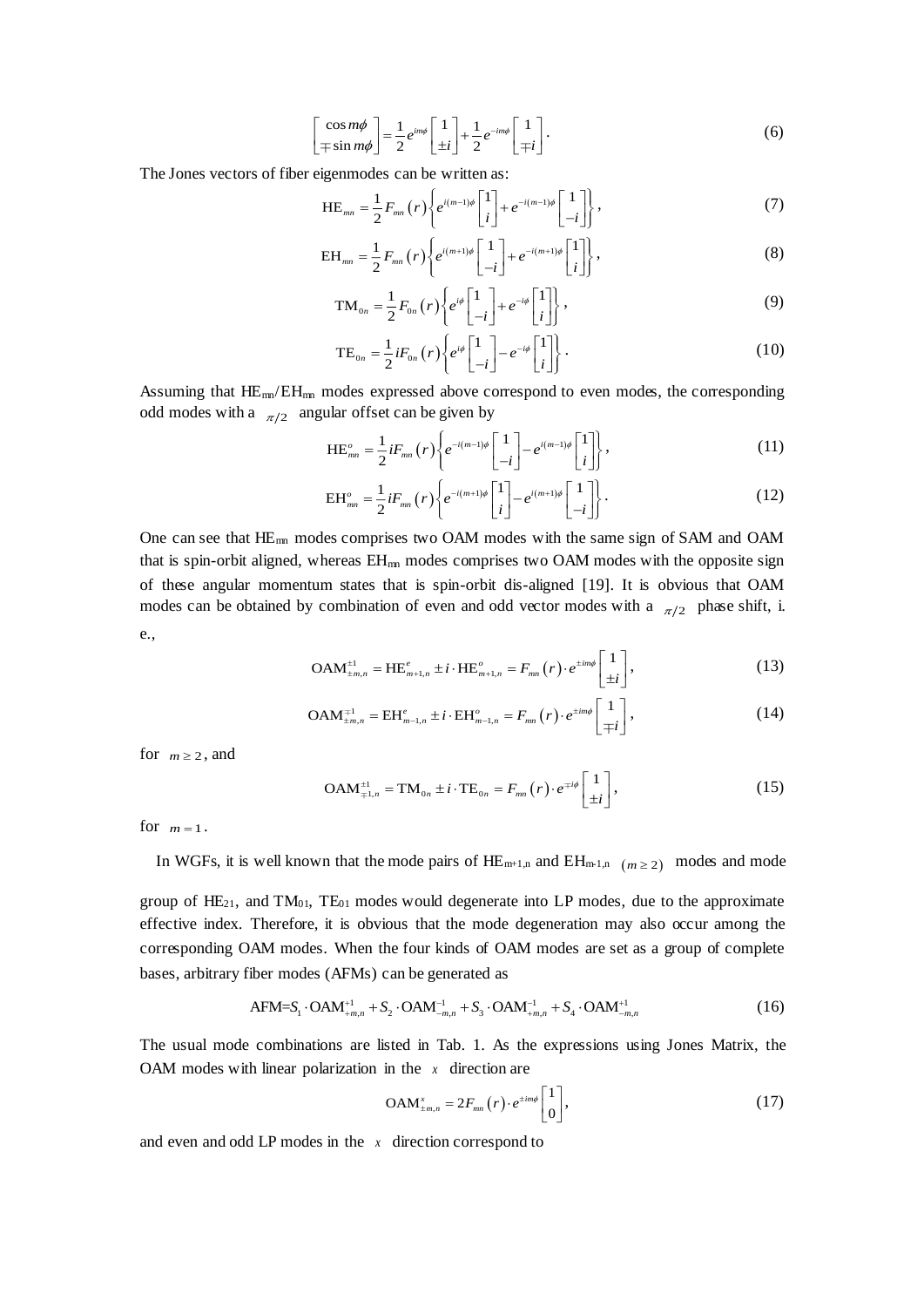$$
\mathcal{LP}_{mn}^{e,x} = F_{mn}(r) \cdot \cos m\phi \begin{bmatrix} 1 \\ 0 \end{bmatrix},\tag{18}
$$

$$
LP_{mn}^{o,x} = F_{mn}(r) \cdot \sin m\phi \begin{bmatrix} 1 \\ 0 \end{bmatrix} . \tag{19}
$$

In addition, there are other modal forms characterized by circularly CL states

$$
\mathrm{CL}_{_{mn}}^{\epsilon,\pm 1} = 2F_{_{mn}}(r) \cdot \cos m\phi \left[\frac{1}{\pm i}\right],\tag{20}
$$

and HP states

$$
HP_{mn}^{e,\pm 1} = F_{mn}(r) \cdot \cos m\theta \begin{bmatrix} 1 \\ \pm i \end{bmatrix} + i \cdot F_{mn}(r) \cdot \sin m\theta \begin{bmatrix} 1 \\ \mp i \end{bmatrix},
$$
(21)

|              | $(S_1, S_2)$                                                                                   | (1,1)                         | $(1,-1)$                                                         | (1, 0)                     | (0,1)                   |
|--------------|------------------------------------------------------------------------------------------------|-------------------------------|------------------------------------------------------------------|----------------------------|-------------------------|
| $(S_3, S_4)$ |                                                                                                | $\operatorname{HE}_{m+1,n}^e$ | $\operatorname{HE}_{m+1,n}^o$                                    | $\mathbf{OAM}^{+1}_{+m,n}$ | $OAM^{-1}_{-m,n}$       |
| (1,1)        | $\mathop{\rm EH}\nolimits_{m-1,n}^e \ \mathop{\rm TM}\nolimits_{0n}$<br>$(m \geq 2)$ $(m = 1)$ | $\mathbf{LP}_{mn}^{e,x}$      | $\mathbf{HP}^{e,+1}_{mn}$                                        |                            |                         |
| $(1,-1)$     | $\text{EH}^o_{m-1,n}$ TE <sub>0n</sub><br>( <i>m</i> $\geq$ 2) ( <i>m</i> = 1)                 | $\mathbf{HP}^{e,-1}_{mn}$     | $\mathsf{LP}_{\scriptscriptstyle{mn}}^{\scriptscriptstyle{o,x}}$ |                            |                         |
| (1,0)        | $OAM^{-1}_{+m,n}$                                                                              |                               |                                                                  | $\mathbf{OAM}^x_{+m,n}$    | $CL^{e,-1}_{m,n}$       |
| (0,1)        | $OAM_{-m,n}^{+1}$                                                                              |                               |                                                                  | $\mathrm{CL}_{m,n}^{e,+1}$ | $\mathbf{OAM}^x_{-m,n}$ |

#### **Tab. 1 Mode combination with OAM modebases**



Fig. 1. Mode field distributions with polarization states, (a)  $_{\text{OAM}^x_{\text{all}}}$ , (b)  $_{\text{LP}^{e^x}_{11}}$ , (c)  $_{\text{CL}^{e,*1}_{11}}$ , (d)  $_{\text{HP}^{e^{-1}}_{11}}$ .

To intuitively visualize these combined modes based on vector modes with mode order being  $m = n = 1$ , we give the mode field distributions of linear polarized OAM mode, conventional LP mode, CL and HP modes in Fig. 1. As for the odd, even and y-polarization counterparts that are not listed in Tab. 1. Actually, one can obtain them by controlling the initial phase of OAM mode bases.

## **3. Mode conversion using superposed helical gratings**

HGs have been studied on OAM conversion in high-contrast-index RCFs where independent OAM modes can transmit without degeneration [20, 24, 25]. However, in the conventional FMFs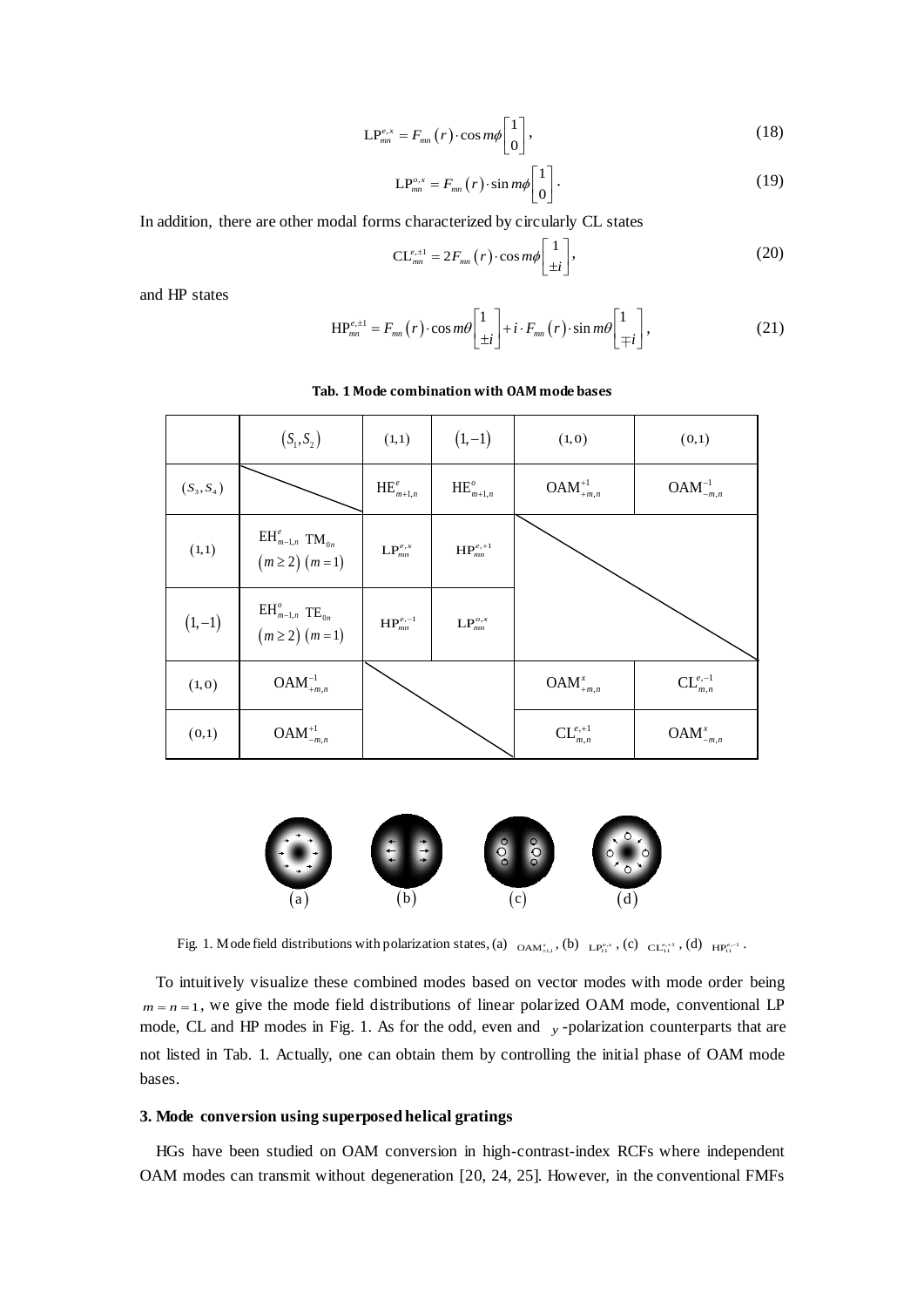belonging to WGFs, the circularly polarized OAM modes are vulnerable to degeneration into the linearly polarized OAM, CL, LP or HP modes, because of nearly the same effective index between two OAM modes with spin-orbit aligned and dis-aligned states, respectively. In this section, we theoretically study the mode coupling and combination principle of SHGs with opposite orientation and use them to generate vector modes in RCFs where the vector modes can independently supported without mode degeneracy [16, 19]. Furthermore, we also give the investigation of generation of linearly polarized OAM modes, CL and LP modes in the conventional FMFs, which belongs to degenerated modes.

In our discussion and presentation below, we supervise the OAM and SAM states when mode interacts with SHGs. Before that, we need to further simplify the expression forms of OAM modes and SHGs, as well as the coupling rules of HGs. The fiber-guided OAM modes as mode bases<br>propagating along the z direction can be written as,<br> $OAM_{m,n}^s = F_m(r)e^{i(m\phi - \beta_{s,m}z)}\begin{bmatrix} 1 \\ s \end{bmatrix}$ , (22) propagating along the *z* direction can be written as,

The coupling rules of HGs. The fiber-guided OAM modes as mode bases  
\nz direction can be written as,  
\n
$$
OAM_{m,n}^{s} = F_m(r)e^{i(m\phi - \beta_{s,m}z)} \begin{bmatrix} 1 \\ s \cdot i \end{bmatrix},
$$
\n(22)

where *m* indicates the topological charge of OAM mode, and *s* is associated with SAM,  $s = -1$ ,  $+1$  or  $\alpha$  correspond to right circular, left circular or linear polarization, respectively,  $\alpha$  is angular frequency,  $\beta_{s,m}$  represents the propagation constant of the OAM mode, defined by frequency,  $\beta_{s,m}$  represents the propagation constant of the OAM mode, defined by  $\beta_{s,m} = 2\pi n_{\text{eff}}/\lambda$  with  $n_{\text{eff}}$  being the effective refractive index of corresponding vector mode in fibers. For the sake of simplicity, we use the denotation  $|_{s,m}\rangle$  to describe the angular momentum states of OAM modes.

The modulation function of a *<sup>l</sup>*-fold HG inscribed in fiber core can be roughly described as

$$
\delta n(r,\phi,z) = \Delta n \rho(r) \cos \left[ l \left( \phi + \sigma \frac{2\pi}{\Lambda} z \right) \right], \quad r \in \text{core region}, \tag{23}
$$

where  $\Delta n$  is the modulation strength,  $\ell$  is positive integers indicating the fold number of helical fringes of HGs,  $\Lambda$  denotes grating period,  $\sigma$  the helix orientation or handedness,  $\sigma = +1$  and  $-1$  correspond to left-handed and right-handed helix, respectively.  $\rho(r)$  determinates the saturability of index modulation in the core region defined by  $\rho(r) = r^2/a^2$  with a being the radius of fiber core. Analogous to the description of OAM modes, the HGs here can be characterized by the denotation  $_{[\sigma l, \Lambda)}$ . As for this kind of HGs, it may be fabricated by rotating the fiber when writing them by point-by-point method or interference beam with ultraviolet light in about one micrometer range [25-27].

Following the coupling rules of HGs in the reference [20], we unify the expression forms of AM interaction with HGs as follows<br>  $|s, j\rangle \xrightarrow{[\sigma t, \Delta)} |s, k\rangle$   $(j \neq k)$ , (24) OAM interaction with HGs as follows  $\exists$  tys in the reference s<br>s<br> $\langle a, j \rangle \xrightarrow{[\sigma t, \Lambda)} |s, k \rangle$ *HCs* in the reference [20],<br> *ss*  $\langle s, j \rangle \frac{[\sigma(\Lambda)]}{\sigma(\Lambda)} | s, k \rangle$  ( $j \neq k$ ),

$$
|s,j\rangle \frac{|a_{\lambda}\rangle|}{\langle s,k\rangle} |s,k\rangle \quad (j \neq k), \tag{24}
$$

for the transmission HGs, where

Gs, where  

$$
\sigma = \text{sign}\Big[\Big(\beta_{s,k} - \beta_{s,j}\Big)\cdot (j-k)\Big],
$$
 (25)

$$
\left[\begin{array}{cc} \left(\rho_{s,k} & \rho_{s,j}\right) \ (j - \kappa)\end{array}\right],\tag{26}
$$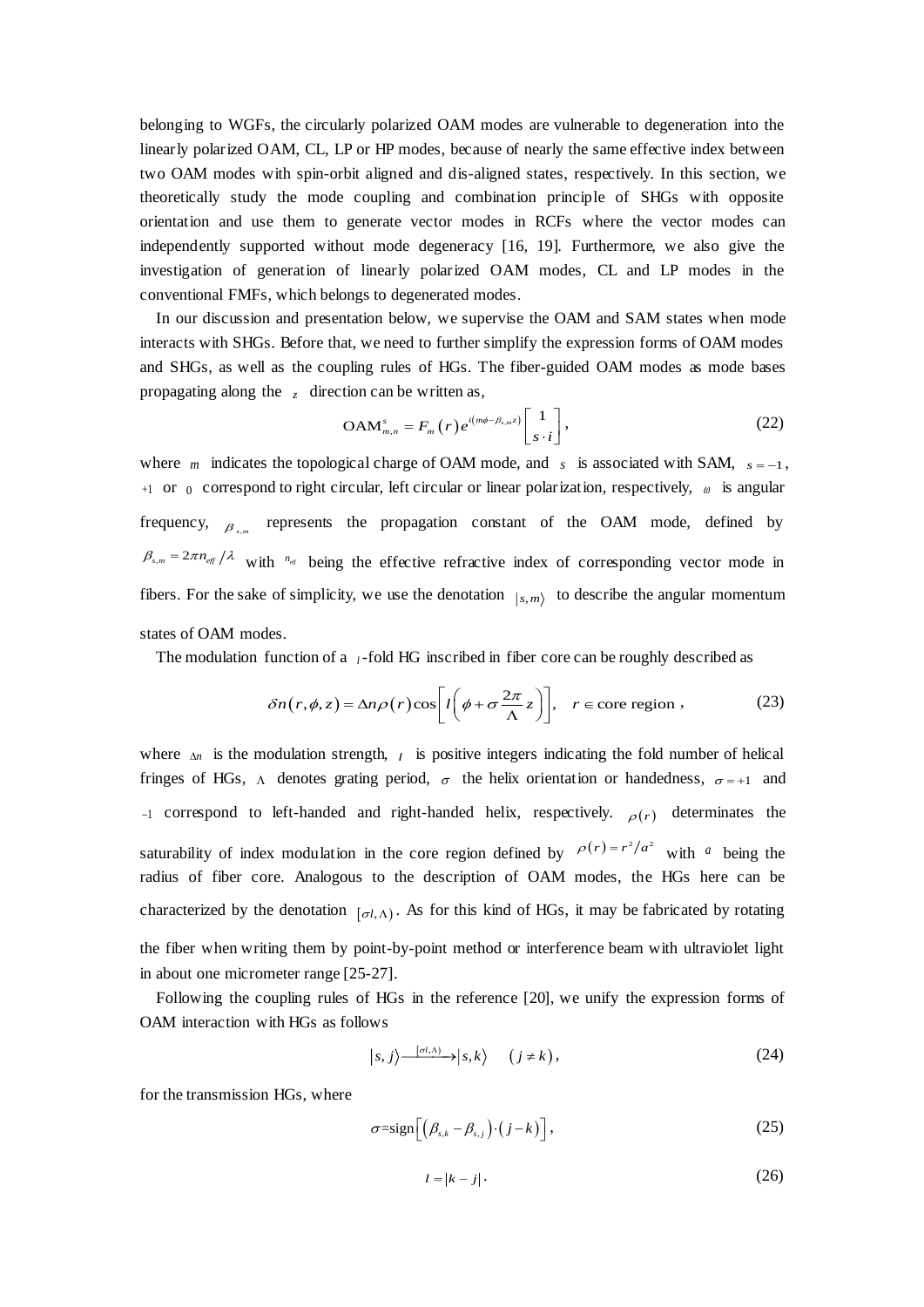$$
\Lambda = 2\pi \left| \frac{j - k}{\beta_{s,k} - \beta_{s,j}} \right|,\tag{27}
$$

and

$$
|s,j\rangle \leftarrow^{[\sigma t,\Lambda)} \rightarrow |-s,k\rangle \quad (j \neq -k) \quad , \tag{28}
$$

for reflection HGs, where

n HGs, where  
\n
$$
\sigma = sign\Big[ -\Big(\beta_{-s,k} + \beta_{s,j}\Big) \cdot \Big(j+k\Big) \Big],
$$
\n(29)  
\n
$$
l = |j+k|,
$$
\n(30)

$$
l = |j + k|,\tag{30}
$$

$$
\Lambda = 2\pi \left| \frac{j+k}{\beta_{-s,k} + \beta_{s,j}} \right|.
$$
\n(31)

The coupling rules of OAM mode conversion above are based on the classic phase matching condition of fiber gratings and the specific helix matching condition being the requirement for OAM coupling of HGs.

When superposing the HGs with the identical gratings periods at the same region of fiber core, we can describe the index modulation as

$$
\delta n(r,\phi,z) = \Delta n \rho(r) \left\{ \cos \left[ l \left( \phi + \sigma \frac{2\pi}{\Lambda} z \right) \right] + \cos \left[ l \left( \phi - \sigma \frac{2\pi}{\Lambda} z \right) + \Delta \varphi \right] \right\}, \quad r \in \text{core region}, \text{ (32)}
$$

where  $_{\Delta\varphi}$  denotes the phase difference between two HGs components with opposite helix orientations. The schematic diagrams of SHGs  $[-1, \Lambda) + \exp(i \Delta \varphi) \cdot [+1, \Lambda)$  and RCF are shown in

Fig. 2. Fig. 2(a) and Fig. 2(b) correspond to the case of  $\Delta \varphi = 0$  and  $\Delta \varphi = \pi/2$ , respectively. The cross-section and refractive index distribution of of RCF is shown in Fig. 2(c). Each helical modulation component of SHGs can independently modulate OAM of propagating modes into other OAM states. The linear superposition of modulated OAM states in the output of SHGs could produce a new modal forms. This is our main goal to achievement of different modal forms conversion using SHGs in this paper.



and (b),  $\Delta \varphi = \pi/2$ . (c) Cross-section and refractive index distribution of of RCF.

Firstly, we give the coupling rules of pure OAM mode conversion, which can be independently generated from the circularly polarized fundamental mode according to Eqs. (24)-(31), as follows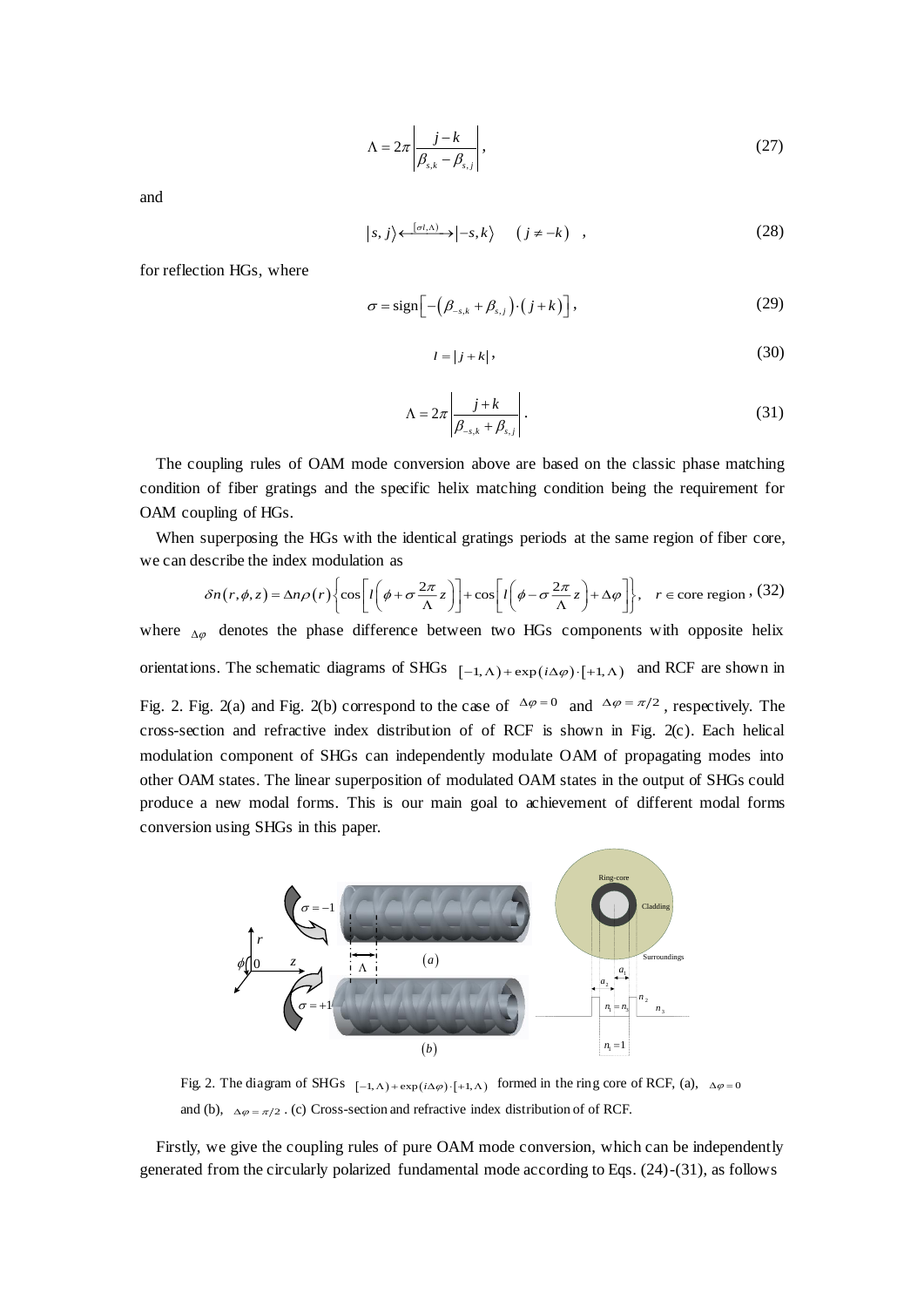$$
HE_{11}^{\pm 1}|\pm 1,0\rangle \leftarrow^{\{\pm l,\Lambda_1\}} \rightarrow OAM_{\pm l,1}^{\pm 1}|\pm 1,\pm l\rangle ,
$$
\n(33)

$$
HE_{11}^{\pm 1} | \pm 1, 0 \rangle \leftarrow \frac{[\mp l, \Lambda_2)}{\pm 1} \rightarrow \text{OAM}_{\mp l, 1}^{\pm 1} | \pm 1, \mp l \rangle \qquad (l \neq 1), \tag{34}
$$

where <sup>1</sup> is the grating period associated with the effective index difference between the fundamental mode and spin-orbit aligned modes, whereas  $A_2$  is that between the fundamental mode and spin-orbit dis-aligned modes, which is determined by Eq. (27).

If the incidence is linearly polarized Gauss beam, the excited linearly polarized fundamental mode  $^{\text{HE}_{11}}$  will be converted into vector modes HE, EH  $^{(l>1)}$ , TM<sub>01</sub> and TE<sub>01</sub> by SHGs with a phase difference  $\Delta \varphi$  that determines the azimuthal dependence of vector fields, i.e.,

$$
HE_{11}(|+1,0\rangle+|-1,0\rangle) \leftarrow \xrightarrow{[+l,\Lambda_1)+\exp(i\Delta\varphi)\{-l,\Lambda_1\}} \begin{cases} HE_{l+1,1}^e(|-1,-l\rangle+|+1,+l\rangle), & \Delta\varphi = m\pi \\ HE_{l+1,1}^o(|-1,-l\rangle+|+1,+l\rangle), & \Delta\varphi = \left(m+\frac{1}{2}\right)\pi, \end{cases} (35)
$$
\n
$$
HE_{l+1,1}^o(|-1,-l\rangle+|+1,+l\rangle), \quad \Delta\varphi = m\pi
$$
\n
$$
HE_{l+1,1}^o(|-1,+l\rangle+|+1,-l\rangle), \quad \Delta\varphi = m\pi
$$

$$
\mathrm{HE}_{11}\left(|+1,0\rangle+|-1,0\rangle\right) \leftarrow \xrightarrow{[+l,\Lambda_{2})+\exp(i\Delta\varphi)[-l,\Lambda_{2})} \begin{cases} \mathrm{EH}_{l-1,1}^{e}\left(|-1,+l\rangle+|+1,-l\rangle\right), & \Delta\varphi=m\pi\\ \mathrm{EH}_{l-1,1}^{o}\left(|-1,+l\rangle+|+1,-l\rangle\right), & \Delta\varphi=\left(m+\frac{1}{2}\right)\pi \end{cases},\tag{36}
$$

 $\mathrm{HE}_{11}\left(|+1,0\rangle+|-1,0\rangle\right)\leftarrow \frac{[+1,\Lambda_3)+[-1,\Lambda_3)}{+}-\mathrm{TM}_{01}|0,0\rangle$  $(37)$ 

$$
HE_{11}\left(|+1,0\rangle+|-1,0\rangle\right)\leftarrow \xrightarrow{[+1,\Lambda_4)+[-1,\Lambda_4]} TE_{01}|0,0\rangle\,,\tag{38}
$$

where *m* is non-negative integer,  $_{\Lambda_3}$  and  $_{\Lambda_4}$  are connected with the effective index difference between the fundamental mode and  $_{TM_{01}}$  modes and  $_{TE_{01}}$  modes, respectively. In Fig. 3. we show the sketch of mode conversion from the fundamental mode to vector modes  $_{\text{HE}_{21}^e}$  by SHGs with  $\Delta \varphi = 0$  in RCF, and particularly indicate the transformation of SAM and OAM states through SHGs. We use the blue helical phase with handedness to describe the OAM, and the red c ircles with direction indication to the SAM. The linear polarization can be divided into the components of right-hand and left-hand circular polarization that carries SAM of  $-1$  and  $+1$ , respectively. The RCF parameters are designed as: inside and outside radii of ring-core waveguide are  $a_1 = 3.00 \mu m$ ,  $a_2 = 4.40 \,\mu$ m, respectively, and the refractive index of innermost layer and equivalently infinite cladding are set as  $n_1 = n_3 = 1.62$ , that of ring-core waveguide is  $n_2 = 1.64$ . The grating parameters are designed as  $\Lambda_1 = 807.4 \mu m$ ,  $L = 3.0 \mu m$ , and  $\Delta n = 4.2 \times 10^{-5}$ . The grating period is =  $1.62$ , that of<br> $\Delta_1 = 807.4 \,\mu\text{m}$ , L determined by the Eq. (27), and the grating length is by the coupling coefficient  $\kappa$  associated with the full coupling condition of  $\kappa L = \pi/2$  [20]. We numerically simulate the spectrum of power exchange for the mode coupling, and the results are shown in Fig. 4, where appear three resonance peaks corresponding to vector modes  $TM_{01}$ ,  $HH_{21}$  and  $TE_{01}$ , respectively. The these peaks is split because of the effect of modal dispersion in this RCF for these vector modes. The conversion bandwidth can be adjusted by controlling the grating length during the fabricating process of these HGs to change the number of grating periods. The coupling efficiency from HE<sub>11</sub> mode to  $TM_{01}$ ,  $HE_{21}$  and  $TE_{01}$  modes is different because of the not identical coupling coefficients between  $HE_{11}$  and these vector modes.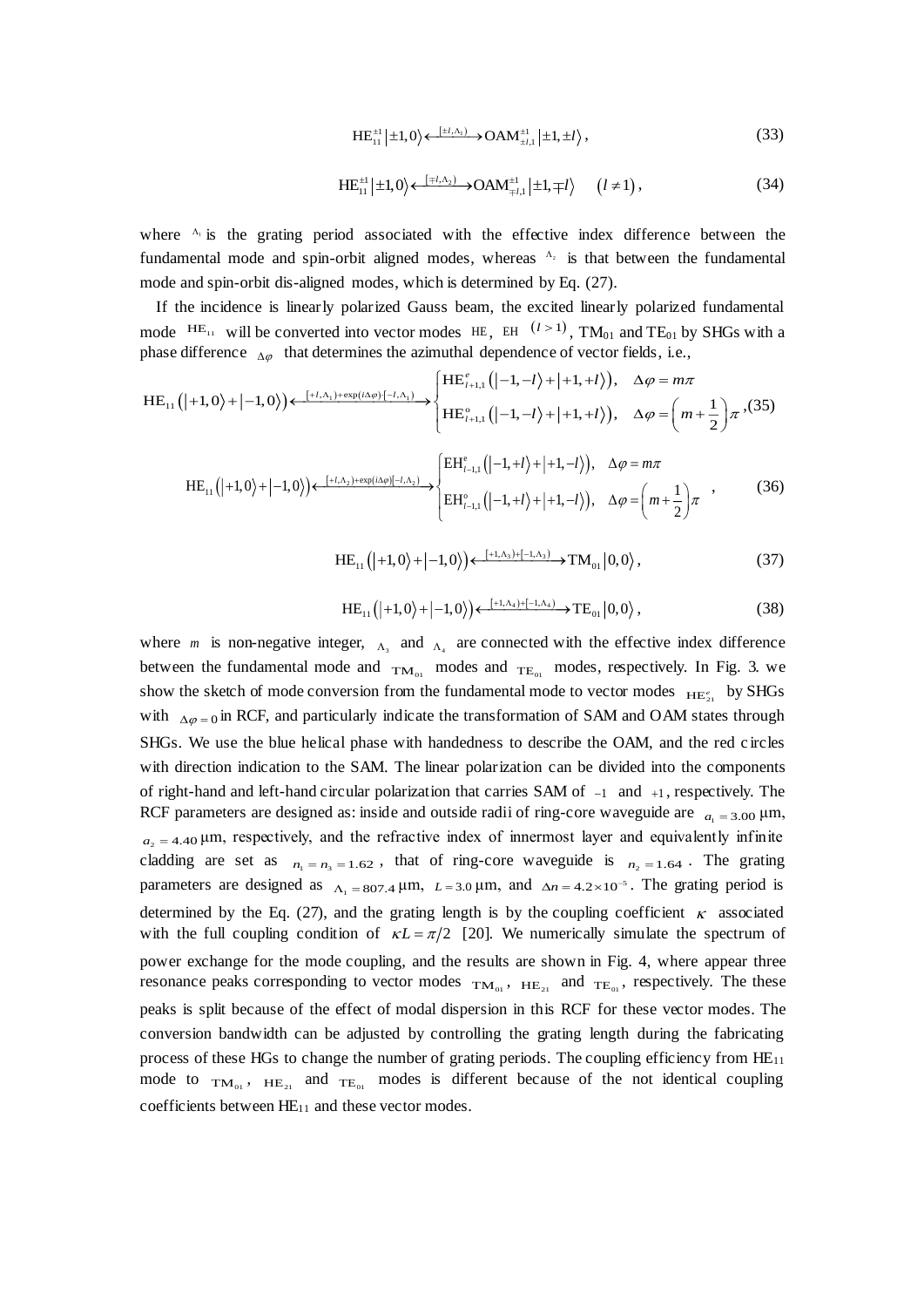

Fig. 3. The sketch of mode conversion from the fundamental modes  $_{HE_{11}}$  to vector modes  $_{HE_{21}}$ <br>by SHGs  $_{[-1, \Delta_1) + [-1, \Delta_1)}$  with  $_{\Delta_1 = 807.4}$  µm in RCF. by SHGs  $[-1, \Lambda_1) + [+1, \Lambda_1]$  with  $\Lambda_1 = 807.4$  µm in RCF.



Fig. 4. The spectrum of power exchange for the coupling by SHGs  $[-1, \Lambda_1) + [-1, \Lambda_1)$  with  $\Lambda_1 = 807.4 \text{ }\mu\text{m}, \quad L = 3.0 \text{ cm}, \text{ and } \Delta n = 4.2 \times 10^{-5}$ .  $\mu$ m,  $L = 3.0$  cm, and  $\Delta n = 4.2 \times 10^{-5}$ .

However, in the WGFs, such as the conventional FMFs, the vector modes would undergo degeneration into LP or HP modes due to the nearly same values of effective index, whereas the circularly polarized OAM modes would become linearly polarized OAM or CL modes, as shown in Tab. 1. As for this case, these three peaks in Fig. 4 would merge into one peak at one fixed wavelength, this is to say, the vector modes  $TM_{01}$ ,  $HH_{21}$  and  $TE_{01}$  form the degenerated modes, such as LP, CL, and linearly polarized OAM modes due to the weakly guiding condition. The output modal forms are determined by the input polarization and the phase difference of SHGs.

In a FMF with parameters: the core and cladding radii  $a_1 = 6.00 \mu m$ ,  $a_2 = 62.50 \mu m$ , respectively, and the refractive index of core and cladding  $n_1 = 1.626$  and  $n_2 = 1.62$ , respectively. The normalized waveguide frequency is  $v = 3.4$  (at 1550nm), and thus support LP<sub>01</sub> and LP<sub>11</sub> modes, but  $LP_{21}$  modes and higher order LP modes are cutoff. When the  $LP_{01}$  mode just interacts with an uniform HGs [20], instead of SHGs, a linearly polarized OAM modes can be obtained, but the polarization states remain unchanged, as follows:<br> $L P_{01}^{x,y} \left( \left| +1,0 \right\rangle \right) \left\{ \left| \left| +1,0 \right\rangle \right\} \right\} \left| \left| +1, \left| +1 \right\rangle \right|$  (39 polarization states remain unchanged, as follows:<br>  $LP_{01}^{x,y} \begin{pmatrix} |+1,0\rangle \\ |+|-1,0\rangle \end{pmatrix} \longleftrightarrow \text{OAM}_{\pm l}^{x,y}$ 

SHGs, a linearly polarized OAM modes can be obtained, but the  
hanged, as follows:  

$$
LP_{01}^{x,y} \begin{pmatrix} |+1,0\rangle \\ |+|-1,0\rangle \end{pmatrix} \leftarrow \begin{pmatrix} \pm i,\Delta \end{pmatrix} \rightarrow \text{OAM}_{\pm i,1}^{x,y} \begin{pmatrix} |+1,\pm l\rangle \\ |+|-1,\pm l\rangle \end{pmatrix}.
$$
(39)

If the incident fundamental mode has a circular polarization, through the SHGs with a phase difference  $_{\Delta\varphi}$ , we will get the azimuth-dependent CL modes. As shown in Fig. 5, the fundamental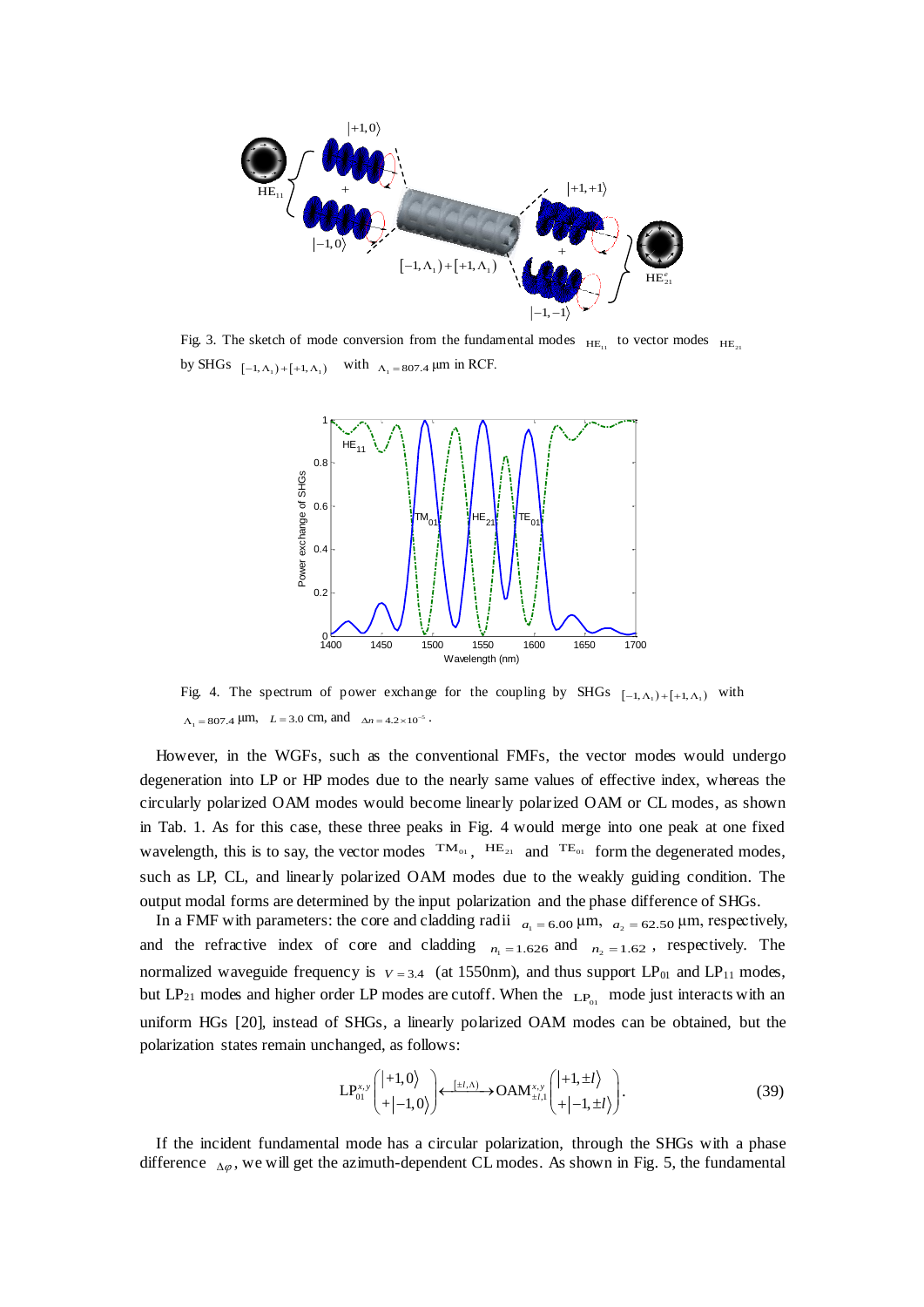mode with left-handed circular polarization is coupled into the azimuth-dependent  $CL_{11}$  modes with the same polarization by the 1-fold SHGs. The grating parameters need to be designed as mode with left-handed circular polarization is coupled into the azimuth-dependent  $CL<sub>11</sub>$  modes<br>with the same polarization by the 1-fold SHGs. The grating parameters need to be designed as<br>grating period  $\Lambda = 625.0 \mu$ CL mode is characterized by a bilateral symmetry, and that of odd mode is by vertical symmetry, which coincides with the orientation of joint between two uniform HGs components with the opposite handedness.

$$
HE_{11}^{\pm 1}(|\pm 1,0\rangle) \leftarrow \xrightarrow{[\pm l,\Lambda)+\exp(i\Delta\varphi)\cdot[\mp l,\Lambda)} \begin{cases} CE_{\ell 1}^{e,\pm 1}(|\pm 1,\pm l\rangle+|\pm 1,\mp l\rangle) & \Delta\varphi = m\pi \\ CE_{\ell 1}^{e,\pm 1}(|\pm 1,\pm l\rangle+|\pm 1,\mp l\rangle) & \Delta\varphi = \left(m+\frac{1}{2}\right)\pi \end{cases} \tag{40}
$$







Fig. 5. The sketch of mode conversion in FMF from the left-handed circularly polarized fundamental modes  $_{HE_{11}}$  to modes  $_{CL_{11}^{c,+1}}$  by SHGs  $_{[-1, \Lambda)+[+1, \Lambda)}$  with  $_{\Lambda=625.0}$   $\mu$ m and fundamental modes  $_{HE_{11}}$  to modes  $_{CL_{11}^{c,+1}}$  by SHGs  $[-1, \Lambda) + [+1, \Lambda)$  with  $\Lambda = 625.0 \mu m$  and  $_{\Delta\varphi} = 0$  (a), and modes  $_{CL_{11}^{c,+1}}$  by SHGs  $[-1, \Lambda) + i[+1, \Lambda)$  with  $\Lambda = 625.0 \mu m$  and  $_{\Delta\varphi} = \pi/2$  (b).

Finally, under the incident condition of fundamental modes with linear polarization, we can generate LP modes by SHGs according to the coupling rules, as follows<br>  $\begin{bmatrix} LP_0^{e,x} & x, \Delta \varphi = m\pi \end{bmatrix}$ 

$$
LP_{01}^{x,y} \xleftarrow{[\pm l,\Lambda)+\exp(i\Delta\varphi)\cdot[\mp l,\Lambda]} \begin{cases} LP_{l1}^{e,x} & x,\Delta\varphi = m\pi \\ LP_{l1}^{e,x} & x,\Delta\varphi = \left(m+\frac{1}{2}\right)\pi \\ LP_{l1}^{e,y} & x,\Delta\varphi = m\pi \\ LP_{l1}^{e,y} & y,\Delta\varphi = m\pi \end{cases} \tag{41}
$$

We show the conversion from the fundamental mode  $LP_{01}$  with y-polarization to even  $LP_{11}$ mode with the same polarization by SHGs with  $\Delta \varphi = 0$  in Fig. 6. The LP<sub>11</sub> modes have four OAM mode components with different OAM and SAM states that stem from mode conversion from two circular polarization components of  $LP_{01}$  mode. In theory, one can get desired higher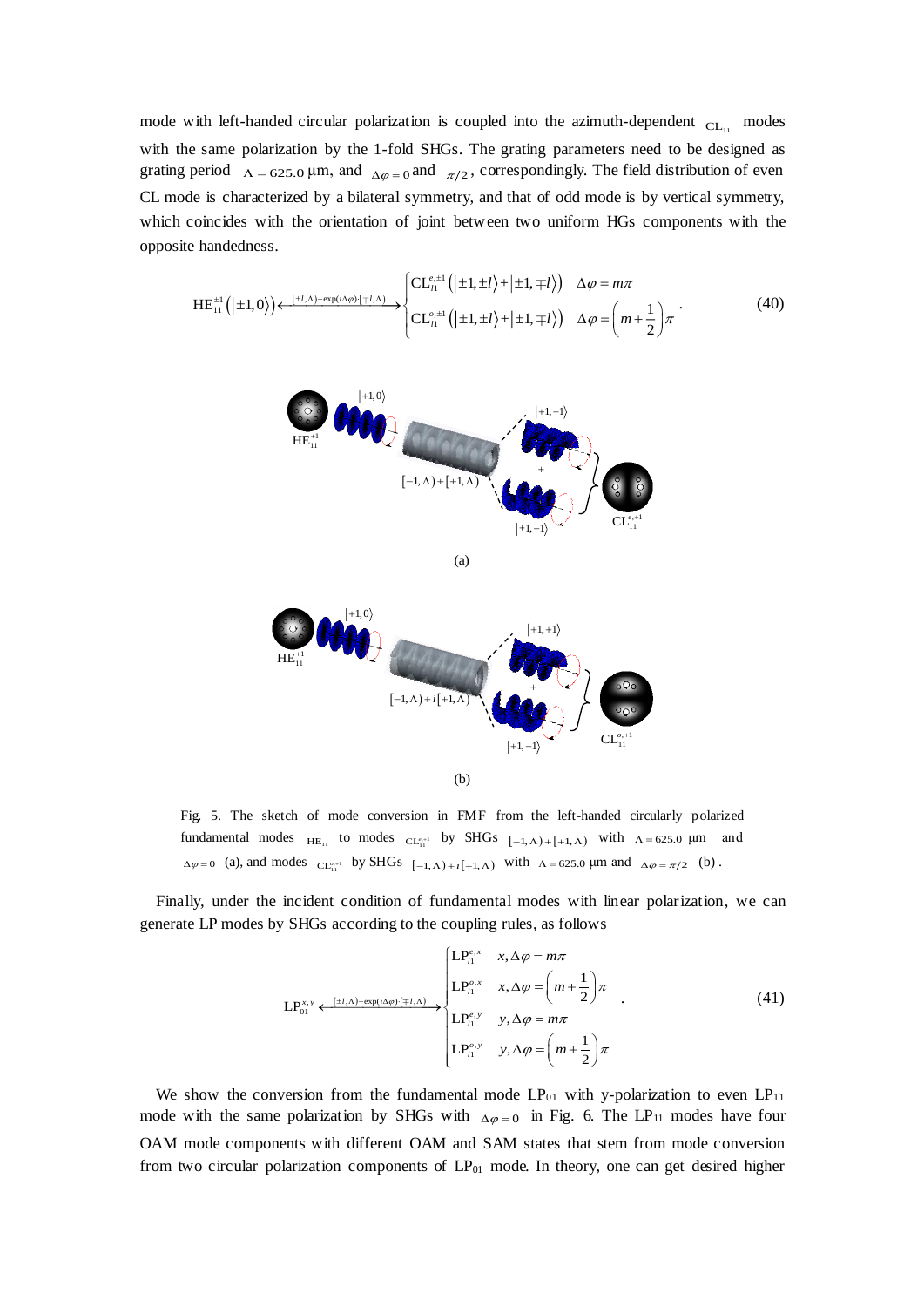order modes in different modal forms  $\binom{l}{1}$ , provided that the HGs or SHGs are modulated with more multiple fold numbers to satisfy the helix matching condition.



Fig. 6. The sketch of mode conversion in FMF from  $_{LP_{11}^s}$  to  $_{LP_{11}^{e,s}}$  by SHGs  $[-1, \Lambda)$ + $[+1, \Lambda)$  with  $\Lambda = 625.0$  µm.  $\Lambda$  = 625.0 µm.

# **4. SUMMARY**

 In this article, we give detailed analysis and discussion on fiber-guided mode conversion between different modal forms. Various modal forms can be regarded as mode combination on the model basis of OAM modes. We reveal the correlation among them by the methods of Jones matrix. Based on the OAM mode conversion via uniform HGs, we propose the mode conversion from the fundamental mode to vector modes, LP modes, and CL modes utilizing SHGs. The investigation on mode correlation and conversion can make us well understood for fiber-guided modes and their relationship among different modal forms.

## **ACKNOWLEDGMENT**

I appreciate my supervisor Guoan Wu who gives me many opportunities and thank for every classmate in the institute of microwave technology and application. I also thank all the scholars who contribute to the improvement of the fiber gratings.

#### **References**

- 1. X. Wang, Y. Li, J. Chen, C. Guo, J.Ding, and H. Wang, A new type of vector fields with hybrid states of polarization, Opt. Express **18**(2010)10786-10795.
- 2. A. Lizana, I. Estévez, F. A. Torres-Ruiz, A. Peinado, C. Ramirez, and J. Campos, Arbitrary state of polarization with customized degree of polarization generator, Opt. Lett. **40**(2015)3790-3793.
- 3. Q. Zhan, Cylindrical vector beams: from mathematical concepts to applications, Adv. Opt. Photonics **1**(2009)1-57.
- 4. K. Y Bliokh, A. Y. Bekshaev, and F. Nori, Dual electromagnetism: helicity, spin, momentum and angular momentum, New J. Phys. **15**(2013).033026.
- 5. L. Allen, M. W. Beijersbergen, R. J. C. Spreeuw, and J. P. Woerdman, Orbital angular momentum of light and the transformation of Laguerre-Gaussian laser modes, Phys. Rev. A **45**(1992)8185-8989.
- 6. K. Y. Bliokh, F. Nori, *Transverse and longitudinal angular momenta of light*, Phys. Rep., **592**(2015)1-38.
- 7. Y. I. Salamin, [Electron acceleration from rest in vacuum by an axicon Gaussian laser beam,](http://apps.webofknowledge.com/full_record.do?product=WOS&search_mode=Refine&qid=4&SID=Y1tRh9zoUSkuDF69UPN&page=1&doc=9&cacheurlFromRightClick=no) Phys. Rev. A **73**(2006)043402.